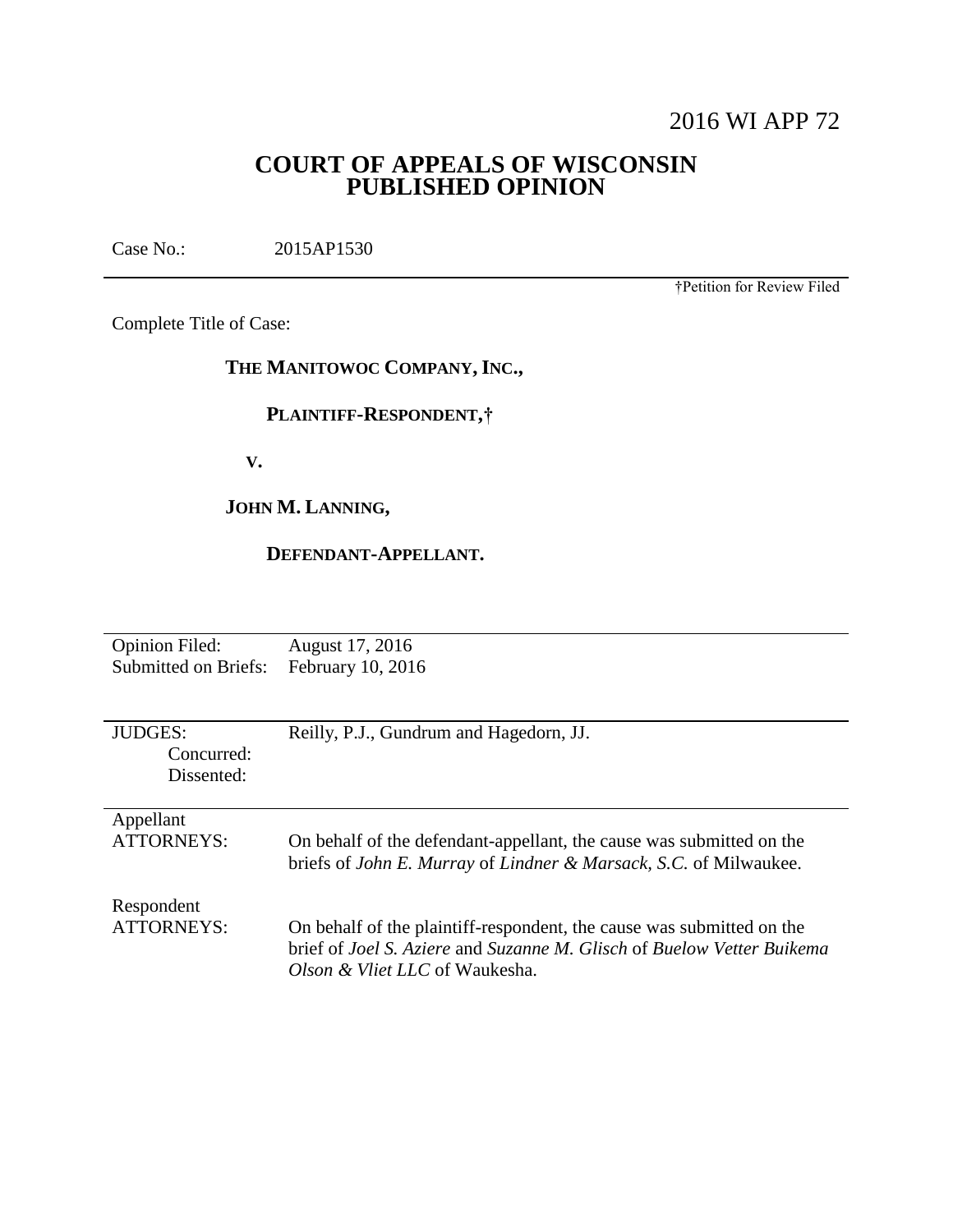## **2016 WI App 72**

## **COURT OF APPEALS DECISION DATED AND FILED**

## **August 17, 2016**

**Diane M. Fremgen Clerk of Court of Appeals**

#### **NOTICE**

**This opinion is subject to further editing. If published, the official version will appear in the bound volume of the Official Reports.** 

**A party may file with the Supreme Court a petition to review an adverse decision by the Court of Appeals.** *See* **WIS. STAT. § 808.10 and RULE 809.62.** 

# **Appeal No. 2015AP1530 Cir. Ct. No. 2011CV216 STATE OF WISCONSIN IN COURT OF APPEALS**

**THE MANITOWOC COMPANY, INC.,**

 **PLAINTIFF-RESPONDENT,**

 **V.**

**JOHN M. LANNING,**

 **DEFENDANT-APPELLANT.**

APPEAL from a judgment of the circuit court for Manitowoc County: GARY L. BENDIX, Judge. *Reversed and cause remanded with directions*.

Before Reilly, P.J., Gundrum and Hagedorn, JJ.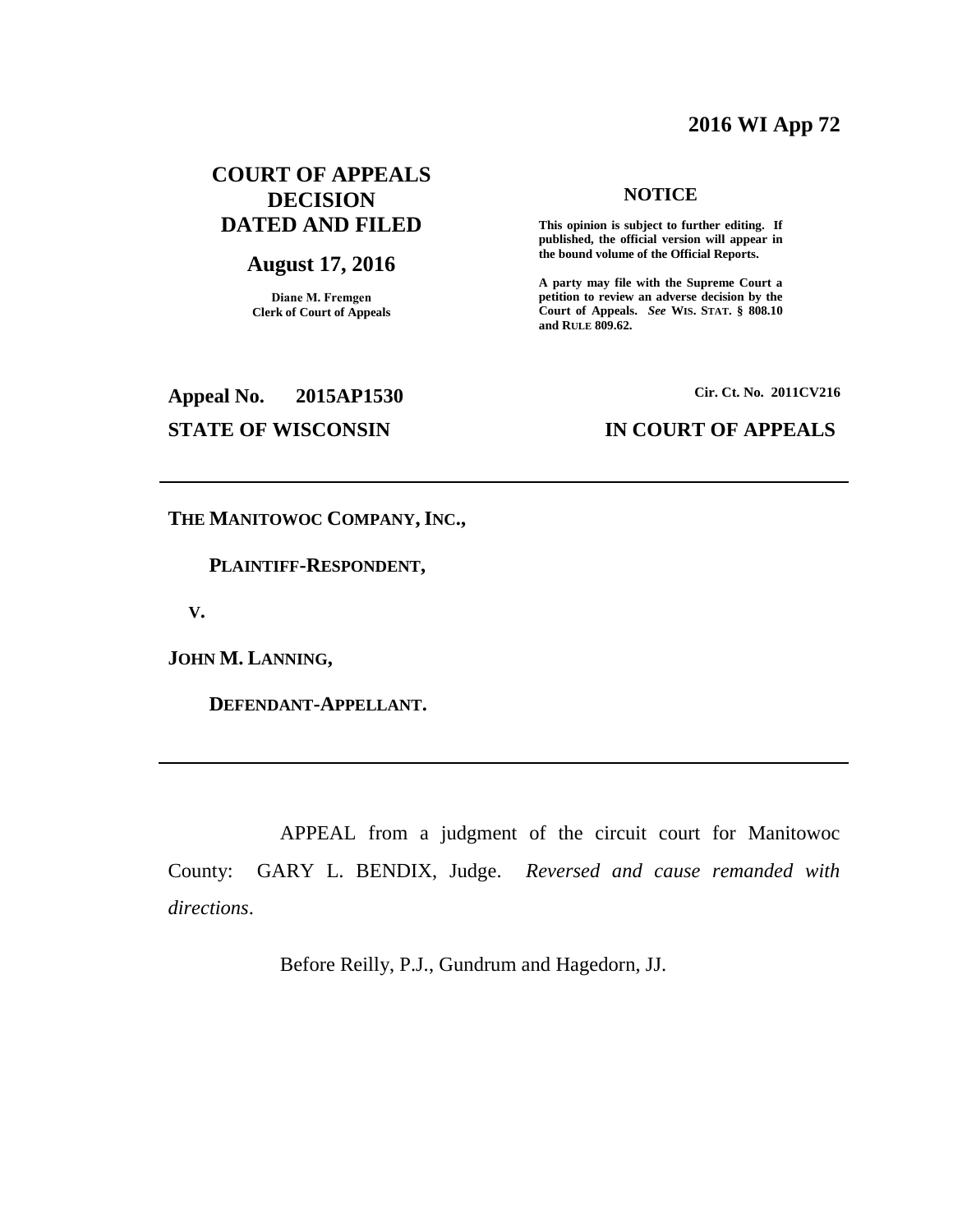¶1 HAGEDORN, J. This case concerns whether a nonsolicitation of employees (NSE) provision is a restrictive covenant subject to and enforceable under WIS. STAT. § 103.465 (2013-14).<sup>1</sup> The Manitowoc Company, Inc. entered into an agreement with employee John Lanning that prohibited him from directly or indirectly soliciting, inducing, or encouraging any Manitowoc employee "to terminate their employment" with Manitowoc or to "accept employment with any competitor, supplier or customer of Manitowoc." After Lanning left Manitowoc to work for a competitor, Manitowoc alleged that he worked with his new employer to woo several of Manitowoc's employees in violation of the NSE provision. Manitowoc filed suit, and the circuit court granted summary judgment to Manitowoc and awarded it attorneys' fees and costs.

¶2 Although Lanning takes issue with multiple aspects of the circuit court's judgment, the only question we need address is whether WIS. STAT. § 103.465 governs the NSE provision, and if so, whether it is enforceable. We conclude that § 103.465 does govern the NSE provision and that it is not enforceable under the law. Accordingly, we reverse the judgment of the circuit court and its award of attorneys' fees and costs.

## **I. Background**

¶3 Manitowoc is a manufacturer comprised of two divisions: a food service equipment division and a crane division. Lanning began his career with Manitowoc in 1985 in the crane division where he worked as an engineer for over

<sup>&</sup>lt;sup>1</sup> All references to the Wisconsin Statutes are to the 2013-14 version unless otherwise noted.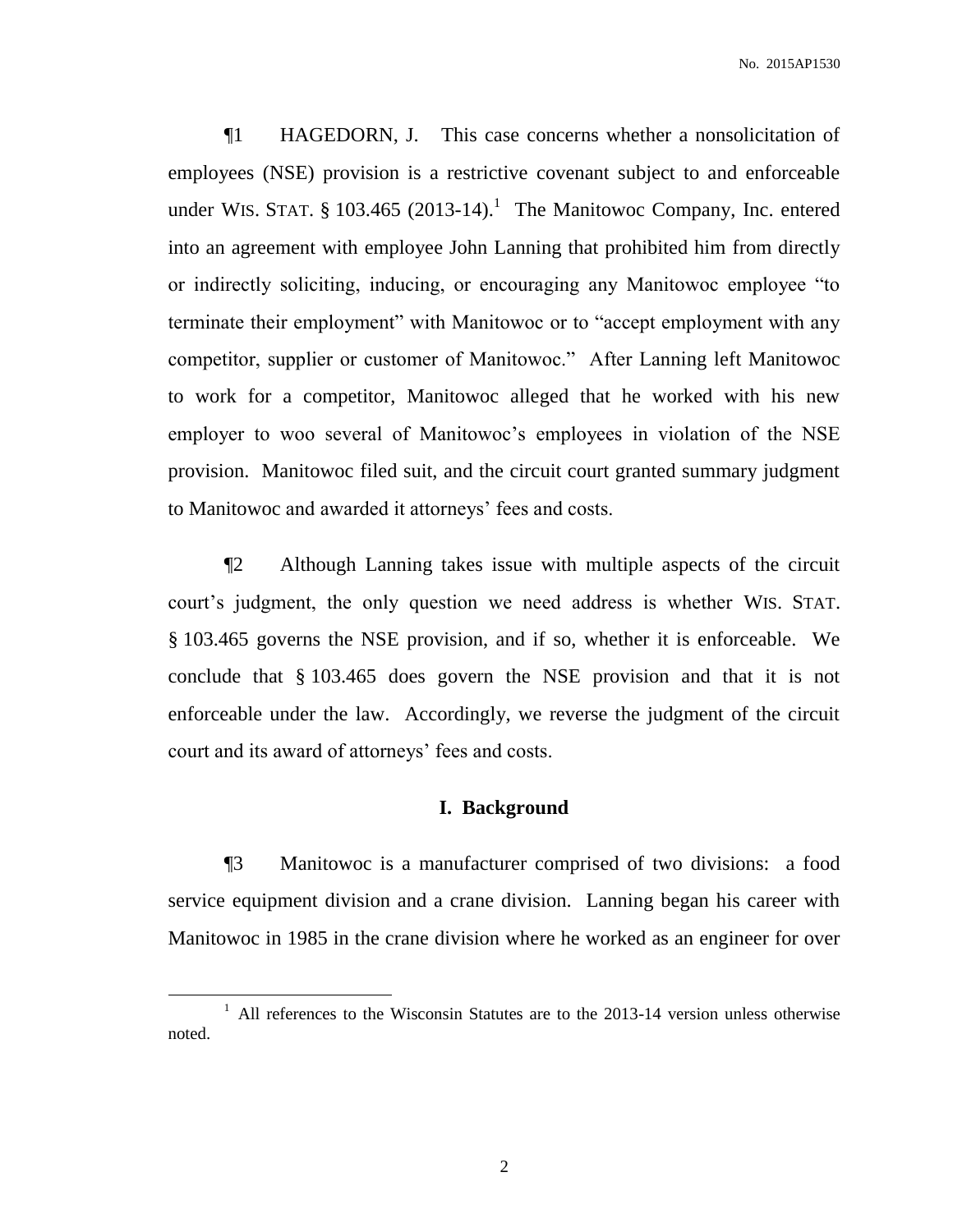twenty-five years. Lanning was successful, knowledgeable, and well-connected within Manitowoc. He was a "big fish" and held in high esteem in the company.

¶4 In 2008, Lanning signed an agreement addressing confidential information, intellectual property, and nonsolicitation of employees.<sup>2</sup> Paragraph two of the agreement contained the NSE provision:

> I agree that during my Employment by Manitowoc and for a period of two years from the date my Employment by Manitowoc ends … I will not (either directly or indirectly) solicit, induce, or encourage any employee(s) to terminate their employment with Manitowoc or to accept employment with any competitor, supplier or customer of Manitowoc. $[$ <sup>3</sup>]

Lanning left Manitowoc in January 2010 to work for SANY America—a direct competitor with Manitowoc's crane division.

¶5 Manitowoc argues that Lanning engaged in a number of actions over

the next two years in violation of the NSE provision. Lanning communicated with

 $\overline{a}$ 

(a) initiating communications with an employee of Manitowoc relating to possible employment; (b) offering bonuses or additional compensation to encourage employees of Manitowoc to terminate their employment therewith and accept employment with a competitor, supplier or customer of Manitowoc; (c) referring employees of Manitowoc to personnel or agents employed or engaged by competitors, suppliers or customers of Manitowoc; or (d) referring personnel or agents employed or engaged by competitors, suppliers or customers of Manitowoc to employees of Manitowoc.

 $2$  There were actually multiple agreements over the course of Lanning's employment with Manitowoc. The 2008 agreement explicitly superseded all previous agreements; it is the one the parties agree applies here.

<sup>&</sup>lt;sup>3</sup> The provision further explains that the term "solicit, induce or encourage" includes but is not limited to the following: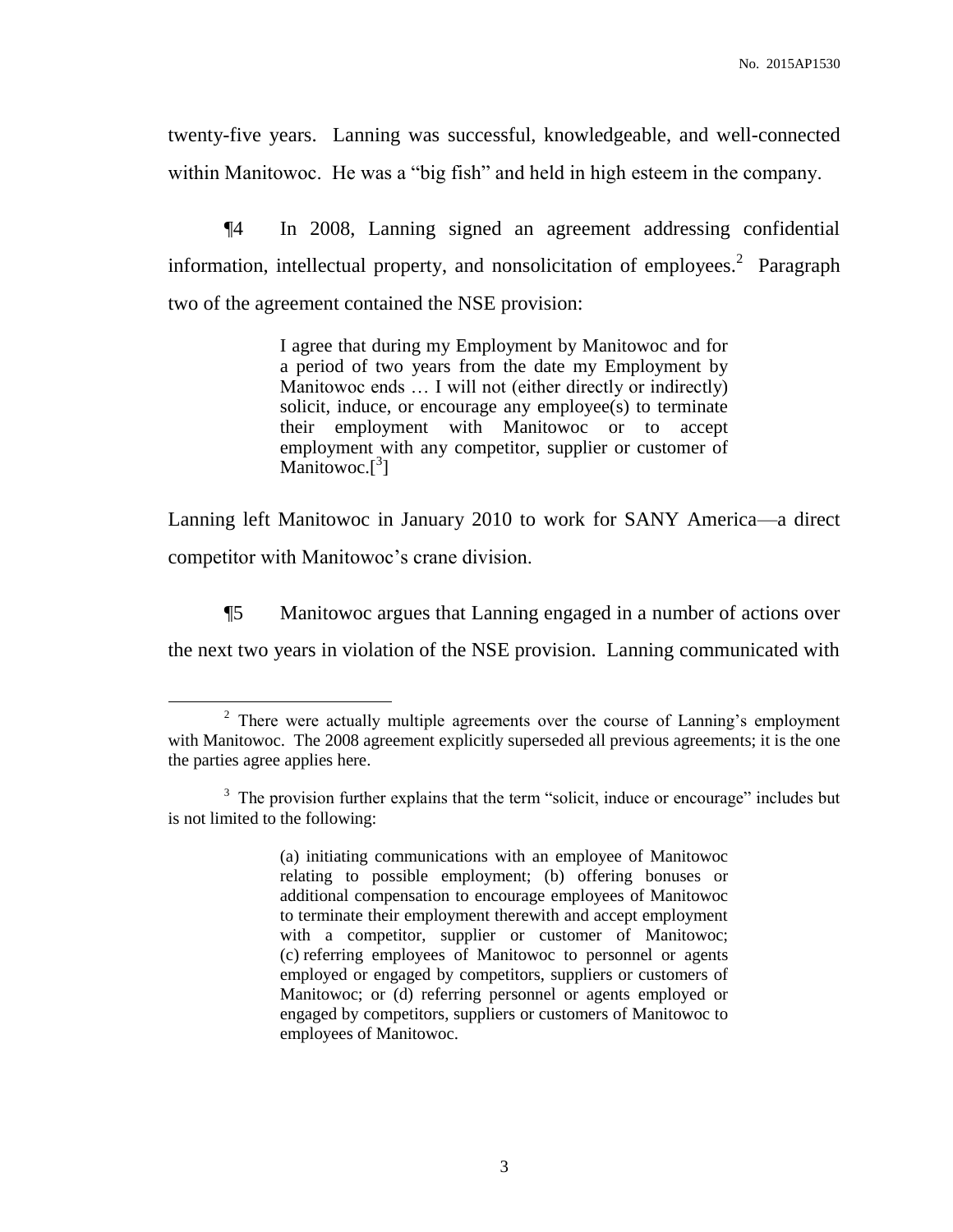at least nine Manitowoc employees in connection with possible employment at SANY. In addition to more casual conversations and emails, Lanning took a Manitowoc employee to lunch as part of a SANY recruitment effort, took another on a plant tour in China, and participated in an interview of a third employee. Lanning also informed multiple Manitowoc employees that their skills were needed at SANY and identified several as potential job candidates to SANY's recruiter.

¶6 The parties do not dispute these basic facts on summary judgment though their characterization of these facts paints two very different pictures.<sup>4</sup> Even so, by participating in SANY's recruitment efforts and initiating communications with Manitowoc employees, Lanning more or less admits to violating the NSE provision. His challenge here centers on whether the provision is enforceable.

<sup>&</sup>lt;sup>4</sup> Manitowoc claims that Lanning and its competitor SANY conspired together in a concerted, surreptitious, and malicious effort to recruit Manitowoc's best employees, ultimately resulting in three Manitowoc employees leaving to work for SANY. Manitowoc insists these actions were willful and deceptive, forcing it to take protective action and incur significant expense in doing so.

Lanning tells a very different story. He portrays himself as merely a passive participant in recruitment efforts. The Manitowoc employee he took to lunch? He was a personal friend, and conversation centered primarily on their families, only briefly touching on whether Lanning was happy working for SANY. The job interview? Lanning points out that he had barely known or interacted with that employee and was brought in for the telephone interview by the main SANY interviewers to discuss the applicant's familiarity with crawler cranes. In fact, that interview call was the only interaction the two had from the time Lanning left Manitowoc to the time the employee joined SANY.

These competing efforts at portraiture are not relevant to the legal question before us: whether the NSE provision is subject to WIS. STAT. § 103.465, and if so, whether it is enforceable.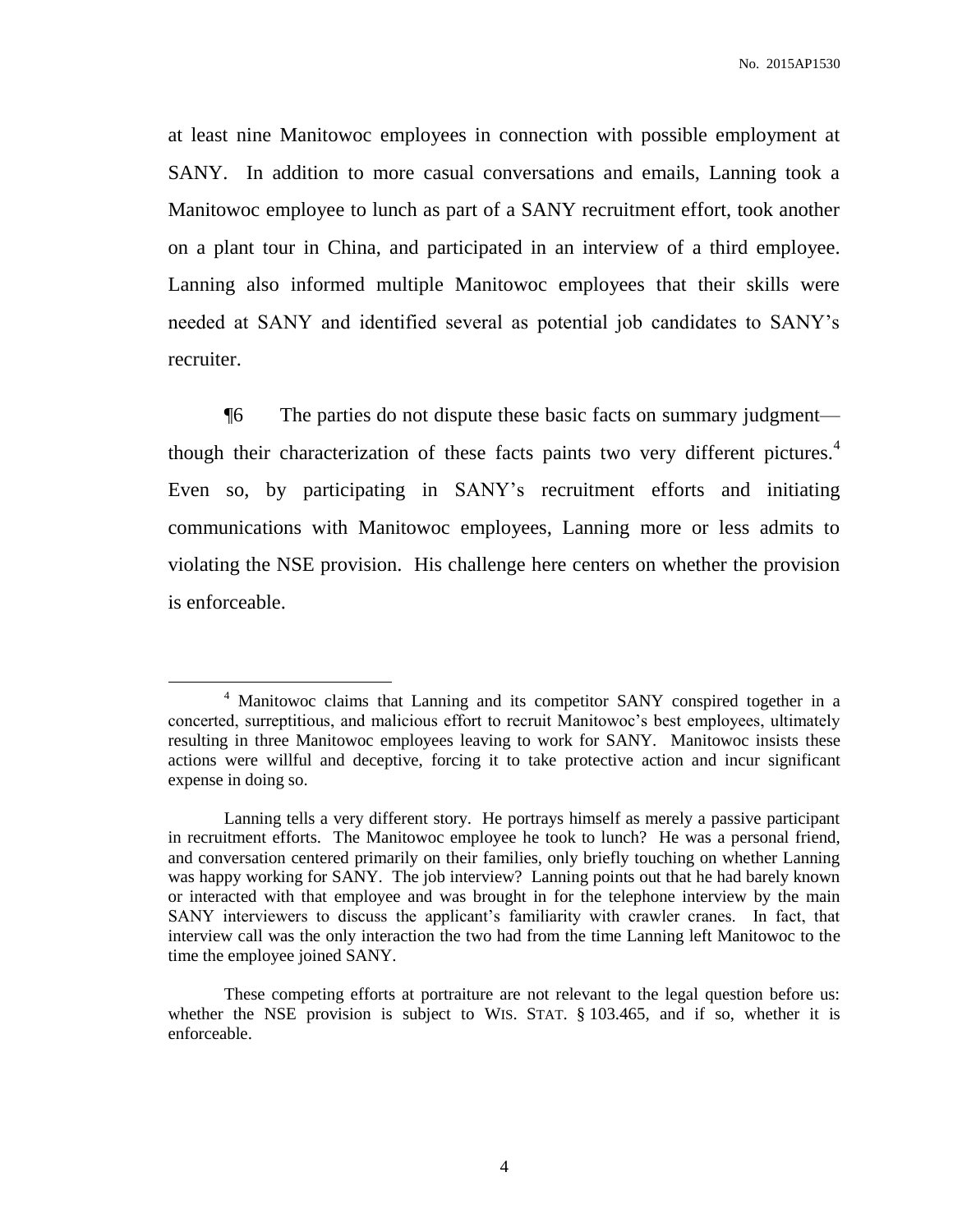¶7 In light of Lanning's violation of the NSE provision, Manitowoc filed suit and, after extensive discovery, moved for summary judgment. The circuit court, in a reasonable and thoughtful written decision, granted Manitowoc's motion on the merits, concluding that the NSE provision was enforceable even if it was subject to WIS. STAT. § 103.465. The circuit court then proceeded with a trial to determine Manitowoc's damages, ultimately awarding Manitowoc \$97,844.78 in damages, \$1 million in attorneys' fees, and \$37,246.82 in costs.

¶8 Lanning appeals from this judgment. He claims that the NSE provision is overbroad and unenforceable under WIS. STAT. § 103.465, and that the circuit court erroneously exercised its discretion by awarding Manitowoc over \$1 million in attorneys' fees and costs. He also challenges certain circuit court findings regarding causation and damage mitigation.

### **II. Discussion**

¶9 The legal questions before us are whether WIS. STAT. § 103.465 governs the enforceability of the NSE provision, and if so, whether it is in fact enforceable against Lanning. We conclude that the NSE provision is subject to § 103.465, and further, that it does not comport with the law and is therefore unenforceable. As a result, we reverse the circuit court's judgment and its award of Manitowoc's attorneys' fees and costs.

¶10 The interpretation of the agreement and whether it is enforceable are questions of law this court reviews de novo. *Star Direct, Inc. v. Dal Pra*, 2009 WI 76, ¶18, 319 Wis. 2d 274, 767 N.W.2d 898. We also review de novo whether the circuit court properly granted summary judgment. *Id.* Summary judgment is appropriate where there is no genuine dispute about material facts and the moving party is entitled to judgment as a matter of law. WIS. STAT. § 802.08(2); *Driver v.*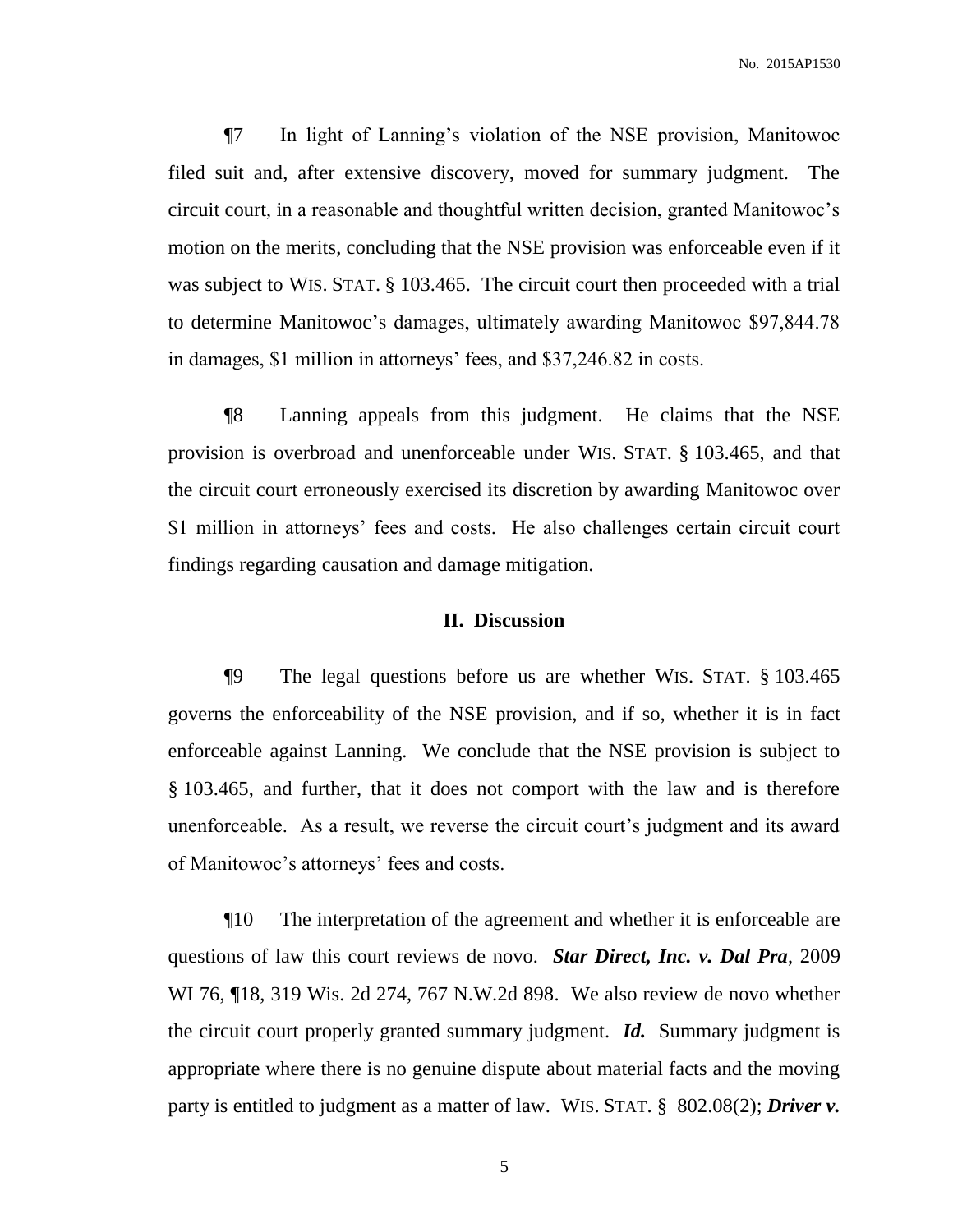*Driver*, 119 Wis. 2d 65, 69, 349 N.W.2d 97 (Ct. App. 1984). When we review a circuit court's decision on summary judgment, we apply the same method of analysis as the circuit court. *Driver*, 119 Wis. 2d at 69.

#### **Enforceability Generally**

¶11 WISCONSIN STAT. § 103.465 governs the enforceability of covenants not to compete:

> A covenant by an assistant, servant or agent not to compete with his or her employer or principal during the term of the employment or agency, or after the termination of that employment or agency, within a specified territory and during a specified time is lawful and enforceable only if the restrictions imposed are reasonably necessary for the protection of the employer or principal. Any covenant, described in this section, imposing an unreasonable restraint is illegal, void and unenforceable even as to any part of the covenant or performance that would be a reasonable restraint.

*Id.*

¶12 Embodied in this statute is the notion that covenants not to compete are disfavored and must withstand close scrutiny. *Star Direct*, 319 Wis. 2d 274, ¶19. The legislature has determined that such covenants are prima facie suspect because they restrain trade. *See id.* To enforce this policy, the legislature calls upon the judiciary to determine whether a covenant not to compete is "reasonably necessary" to protect the employer. WIS. STAT. § 103.465. In carrying out our interpretive role, we must construe contract language in favor of the employee and are not to construe restrictive covenants as extending "beyond their proper import or farther than the contract language absolutely requires." *Star Direct*, 319 Wis. 2d 274, ¶19.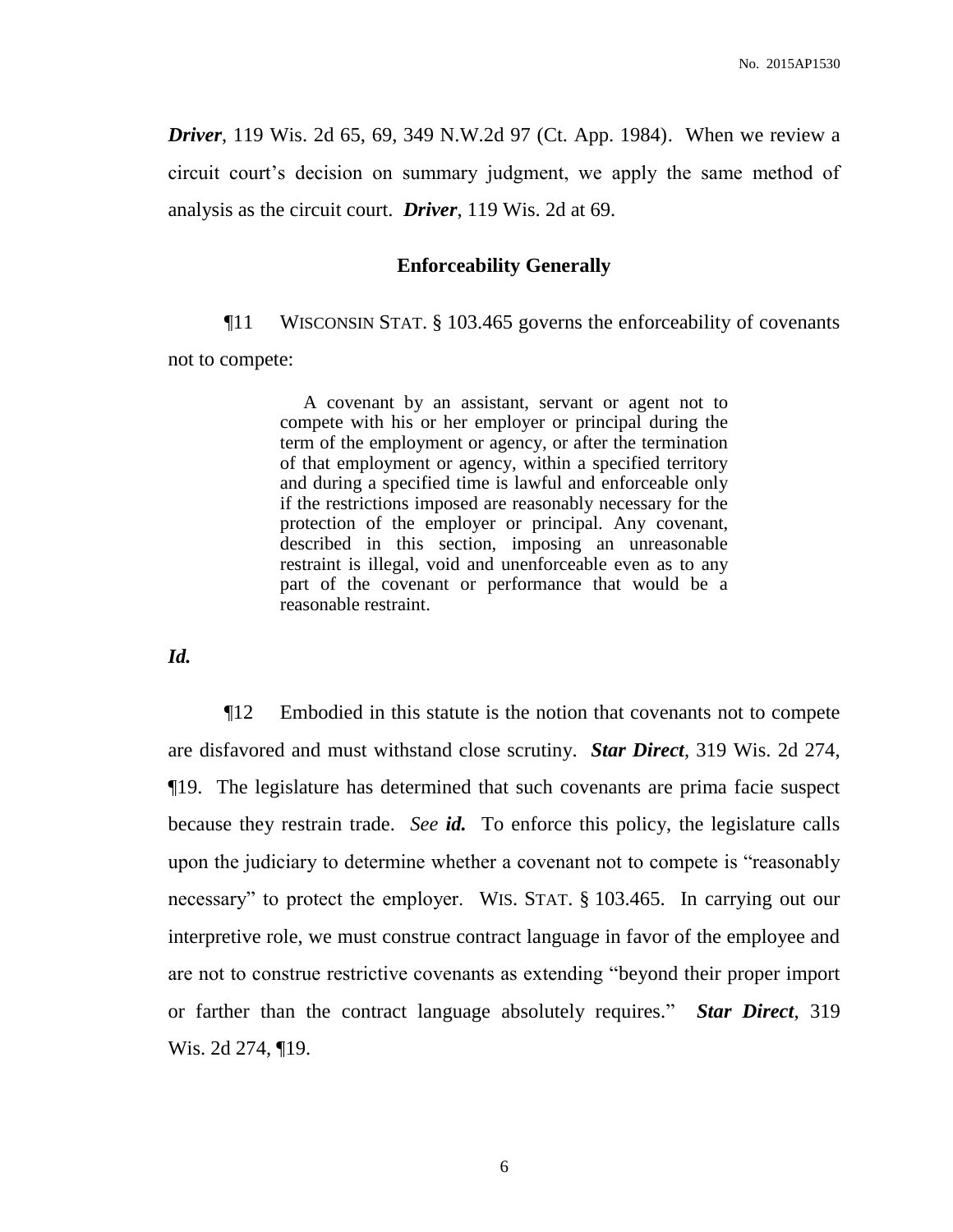¶13 Though not comprehensive, case law has provided a framework to guide employers, employees, and courts in determining whether a restrictive covenant complies with WIS. STAT. § 103.465. In order to be enforceable,

> [a] restrictive covenant must: (1) be necessary for the protection of the employer, that is, the employer must have a protectable interest justifying the restriction imposed on the activity of the employee; (2) provide a reasonable time limit; (3) provide a reasonable territorial limit; (4) not be harsh or oppressive as to the employee; and (5) not be contrary to public policy.

*Star Direct*, 319 Wis. 2d 274,  $\mathbb{Z}$ 0. If any portion of the restrictive covenant fails to satisfy the above-enumerated factors, the entire covenant is unenforceable. *Fields Found., Ltd. v. Christensen*, 103 Wis. 2d 465, 471, 309 N.W.2d 125 (Ct. App. 1981). The employer, not the employee, bears the burden of demonstrating that the restriction is reasonable. *Star Direct*, 319 Wis. 2d 274, ¶20.The reasonableness of a covenant is a fact-specific inquiry depending on the totality of the circumstances. *Fields Found.*, 103 Wis. 2d at 471. This makes sense because the reasonableness of the asserted employer interest and the impact on the employee will depend on factors like the nature of the employer's business and the competitive risk posed by the employee.

#### **WIS. STAT. § 103.465 Applies to the NSE Provision**

¶14 As a preliminary matter, we address Manitowoc's insistence that its nonsolicitation provision is not subject to WIS. STAT. § 103.465. The statute itself proclaims that it applies to a "covenant ... not to compete with his or her employer ... during ... or after" one's employment. *Id.* The provision also calls such covenants a "restraint." *Id.* Case law has made clear that § 103.465 applies to any covenant between an employer and an employee that "seeks to restrain competition" or operates as a "trade restraint." *See Tatge v. Chambers & Owen,*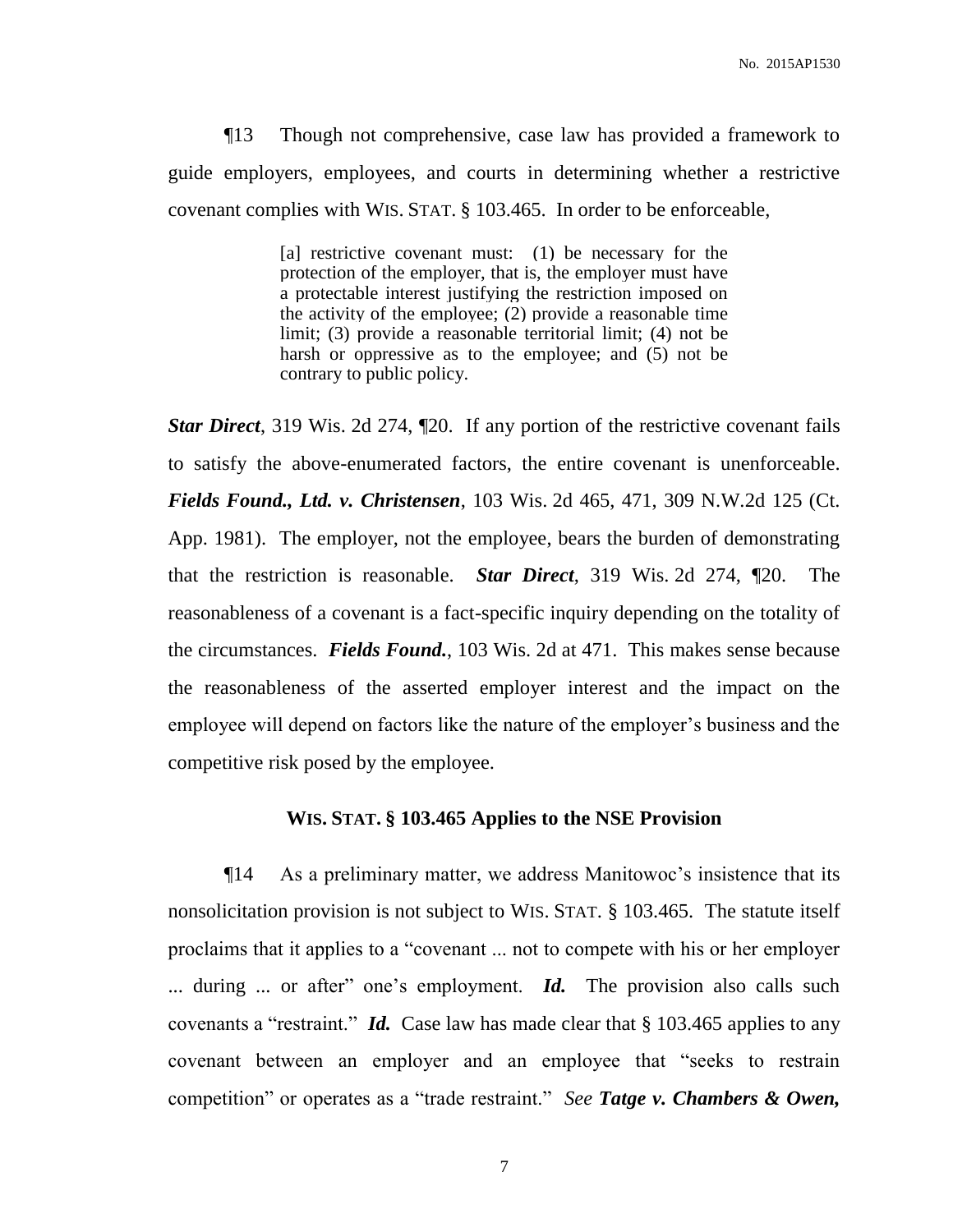*Inc.*, 219 Wis. 2d 99, 112, 579 N.W.2d 217 (1998) (holding that a nondisclosure provision is subject to § 103.465).

¶15 Manitowoc agrees with this basic framework, but protests that the NSE provision is not meant to limit competition or trade. Lanning also agrees with the framework, but argues that the NSE provision does restrain trade, and adds that courts have applied this notion liberally to various kinds of provisions no matter how labeled. The parties have not cited any Wisconsin court cases deciding the applicability of WIS. STAT. § 103.465 to a nonsolicitation of employees provision like the one here.<sup>5</sup>

¶16 Manitowoc's argument is difficult to understand. In defending its substantive reasonableness, Manitowoc vigorously maintains that the NSE provision only protects Manitowoc against unfair competition by Lanning and does not apply more broadly. So concerned was it about Lanning's purported violations of the agreement that it spent over \$1 million in attorneys' fees and

*Id.* (Alteration in original.)

<sup>5</sup> In *Equity Enters., Inc. v. Milosch*, 2001 WI App 186, ¶2, 247 Wis. 2d 172, 633 N.W.2d 662, the noncompete provision provided in part that an employee could not:

Entice, or attempt to entice, any sales representative of [Equable] ... to terminate his employment or sever his relationship with [Equable], or to become associated with ... or employed by another person, firm or entity engaged in a business competitive with that conducted by [Equable], whether or not Employee is affiliated with such person, firm or entity.

Unlike the NSE provision in the case at bar, the above provision only applied to sales representatives (not all employees) and only prohibited enticement to join competitive businesses (not suppliers or customers). But it did similarly prohibit the solicitation of employees. The parties in *Equity Enterprises, Inc.*, however, admitted this was subject to WIS. STAT. § 103.465, and thus that decision does not settle the matter now before us.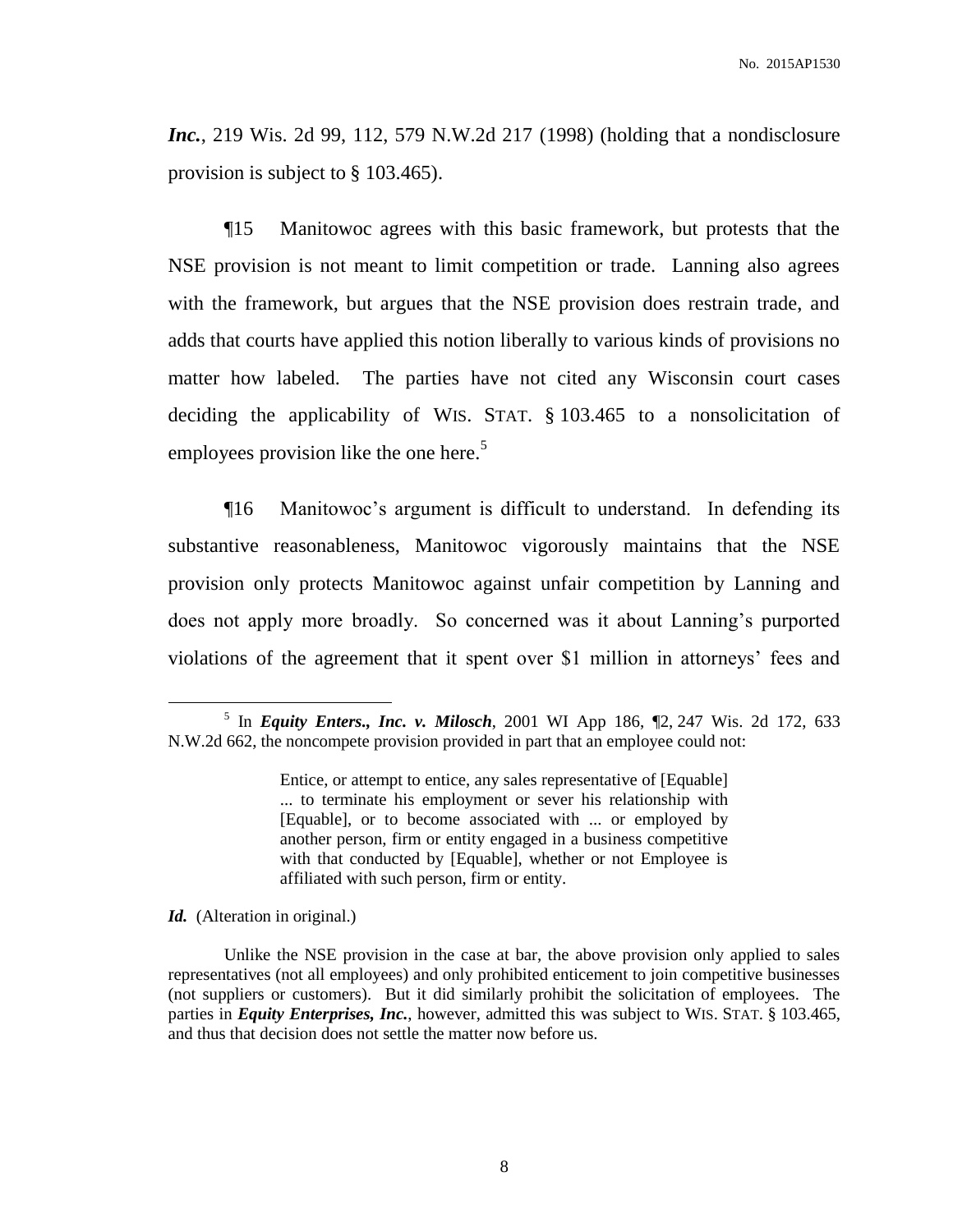costs to keep Lanning and his new employer—a direct competitor of Manitowoc—from "systematically poaching" its employees. In the next breath, Manitowoc argues that the NSE provision is not about competition at all, and therefore not subject to WIS. STAT. § 103.465. Even accepting the legitimacy of legal arguments in the alternative, Manitowoc cannot have it both ways.

¶17 "A bargain is in restraint of trade when its performance would limit competition in any business …." *Behnke v. Hertz Corp.*, 70 Wis. 2d 818, 821, 235 N.W.2d 690 (1974) (citation omitted). It is no leap of logic to conclude that a provision aimed at restricting a former employee from "systematically poaching" the valuable and talented employees of his former employer is a restraint of trade. Lanning may not, among other things, compete with Manitowoc by attempting to recruit Manitowoc's best employees. While the NSE provision does not circumscribe Lanning's own employment opportunities, it nevertheless limits how Lanning—now employed by a direct competitor—can compete with Manitowoc.<sup>6</sup> In short, the NSE provision does not allow for the ordinary sort of competition attendant to a free market, which includes recruiting employees from competitors. Regardless of how it is labeled, we hold that the NSE provision must comply with WIS. STAT. § 103.465. *See Tatge*, 219 Wis. 2d at 112 ("[I]t would be an exercise

 $\overline{a}$ 

<sup>&</sup>lt;sup>6</sup> The NSE provision was not an isolated agreement. It was one provision in a broader "Agreement Regarding Confidential Information, Intellectual Property and Non-Solicitation of Employees." Along with the NSE provision, the agreement imposed postemployment restrictions on sharing confidential information and trade secrets, and assigned Manitowoc ownership for certain inventions and intellectual property relating to the work with Manitowoc.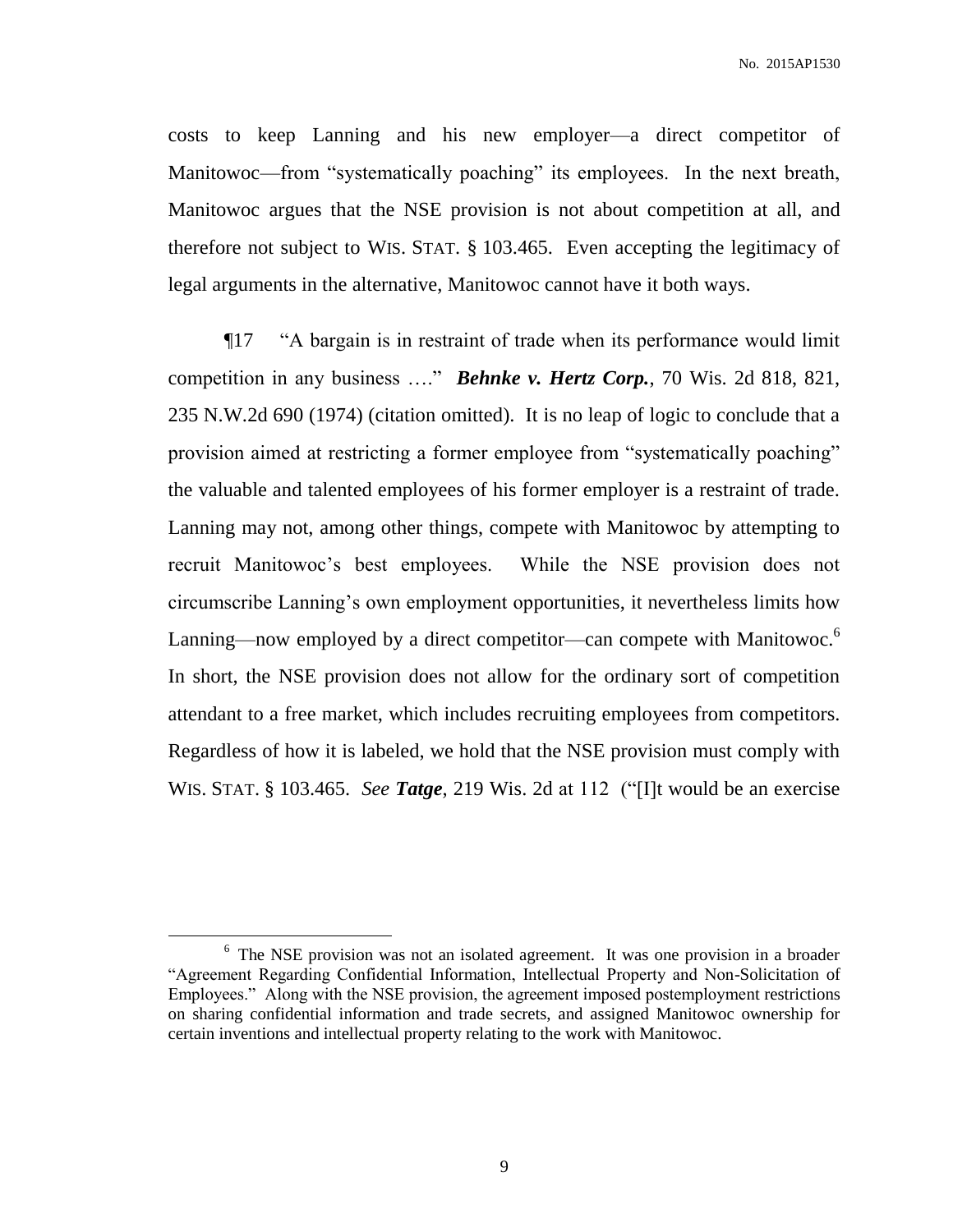in semantics to overlook []§ 103.465 merely because … the agreement is not labeled a 'covenant not to compete.'").<sup>7</sup>

### **The NSE Provision Violates WIS. STAT. § 103.465**

¶18 When reviewing the enforceability of a restrictive covenant under WIS. STAT. § 103.465, Manitowoc argues that agreements should not be deemed unenforceable simply because hypothetical applications may be overbroad. Rather, Manitowoc asks us to focus on what actually happened in this case. Manitowoc's approach is not consistent with how courts undertake this analysis.

¶19 An overbroad provision is not reasonable and enforceable simply because the employer enforces it in a reasonable manner. In other words, even if restricting the behavior alleged in this case is permissible under WIS. STAT. § 103.465, that does not mean the NSE provision itself is legally sufficient. If Manitowoc were correct, a restrictive covenant containing an otherwise permissible limitation but extending, by its plain terms, for an unreasonable period of time would be enforceable if the employer (or court) only enforced it during a reasonable time. This is precisely what  $\S 103.465$  was enacted to prevent.<sup>8</sup> The

<sup>7</sup> *See also Heyde Cos., Inc. v. Dove Healthcare, LLC*, 2002 WI 131, ¶16, 258 Wis. 2d 28, 654 N.W.2d 830 (applying WIS. STAT. § 103.465 to a no-hire agreement between two employers); *Sysco Food Servs. of E. Wis., LLC v. Ziccarelli*, 445 F. Supp. 2d 1039, 1052-53 (E.D. Wis. 2006) (applying § 103.465 to restrictions prohibiting an employee from disclosing confidential information); *Corporate Express Office Prods., Inc. v. Brown*, No. 00-C-608-C, unpublished slip op. at 8, 21 (W.D. Wis. July 18, 2001) (applying § 103.465 to a nonsolicitation provision prohibiting an employee from "assisting anyone in encouraging an employee of [the employer] to sever employment").

<sup>&</sup>lt;sup>8</sup> WISCONSIN STAT. § 103.465 was a legislative response to the supreme court's decision in *Fullerton Lumber Co.* where the court held that an indivisible restrictive covenant lasting for ten years could still be enforced for a reasonable time. *Star Direct, Inc. v. Dal Pra*, 2009 WI 76, ¶65, 319 Wis. 2d 274, 767 N.W.2d 898.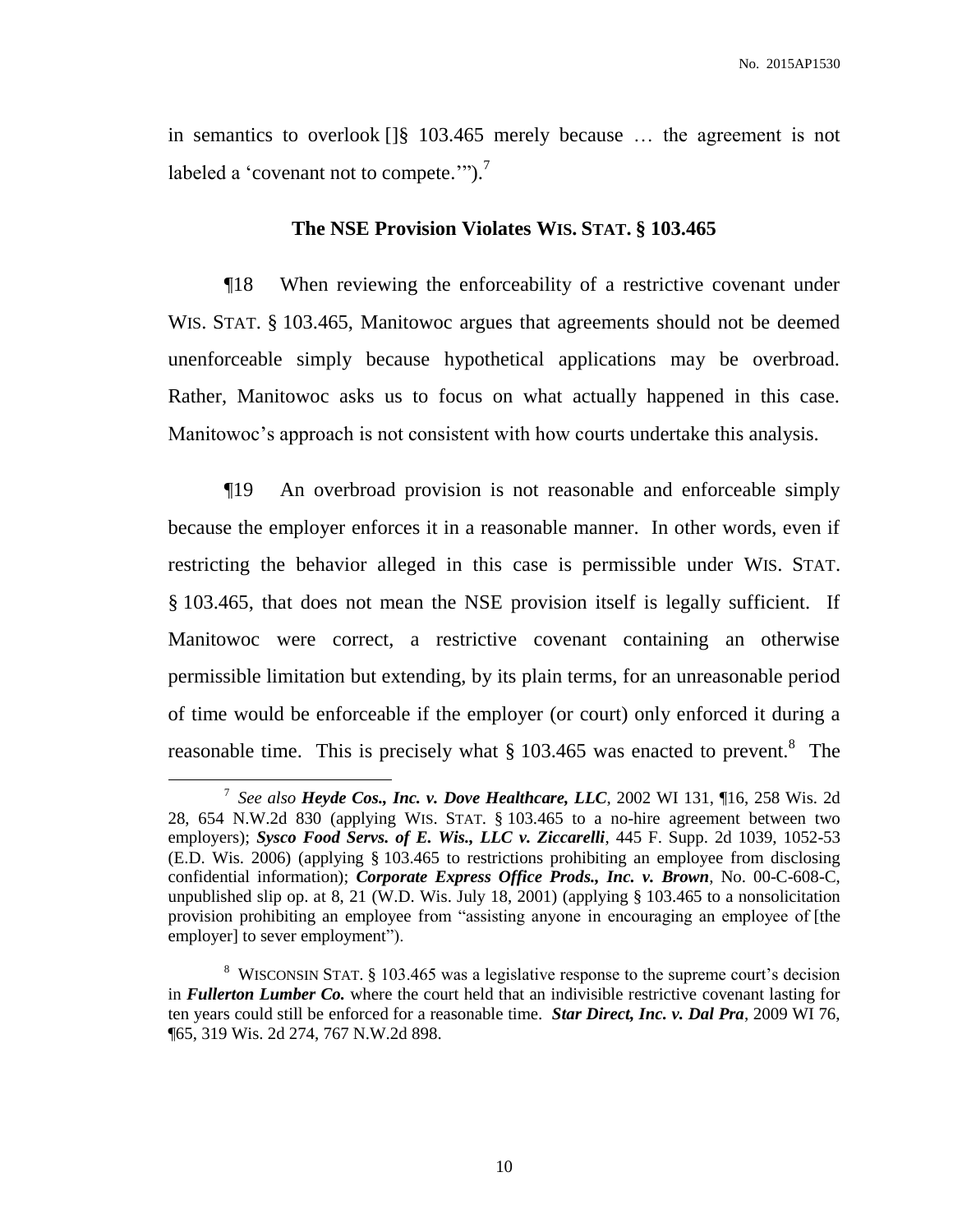statute provides that if a covenant is unreasonable, it is not enforceable at all, "even as to any part … that would be a reasonable restraint." *Id.*

¶20 When determining whether a restrictive covenant is overbroad, our cases demonstrate that we look not at the particular facts or circumstances of a case, but to the plain language of the agreement itself. *See Mutual Serv. Cas. Ins. Co. v. Brass*, 2001 WI App 92, ¶¶2, 15, 242 Wis. 2d 733, 625 N.W.2d 648, *overruled on other grounds by Star Direct*, 319 Wis. 2d 274 (finding that a restrictive covenant was overbroad because it prohibited an insurance agent from working for a competitor in any capacity, even as a janitor, when the insurance agent in fact went to work for a competitor in the same capacity); *Equity Enters., Inc. v. Milosch*, 2001 WI App 186, ¶15 n.4, 247 Wis. 2d 172, 633 N.W.2d 662 (concluding that a provision prohibiting an employee from doing business with any customers the employee serviced during his fifteen years of employment, including one he hypothetically only serviced during his first weeks of employment, was overbroad). Thus, if the text of the NSE provision restrains trade impermissibly, it is unenforceable even if the acts complained of in this action could have been proscribed by a more narrowly written and permissible restrictive covenant.

¶21 In defense of the NSE provision, Manitowoc contends that it has a legitimate interest "in preventing its former employee from systematically poaching its employees." Lanning is a "big fish," and Manitowoc argues that his knowledge of the employee base and special relationships pose a unique threat to Manitowoc's business. Manitowoc believes the NSE provision is narrowly tailored to protect it from the threat Lanning poses because it only addresses "competitors, customers, and suppliers, as opposed to every single business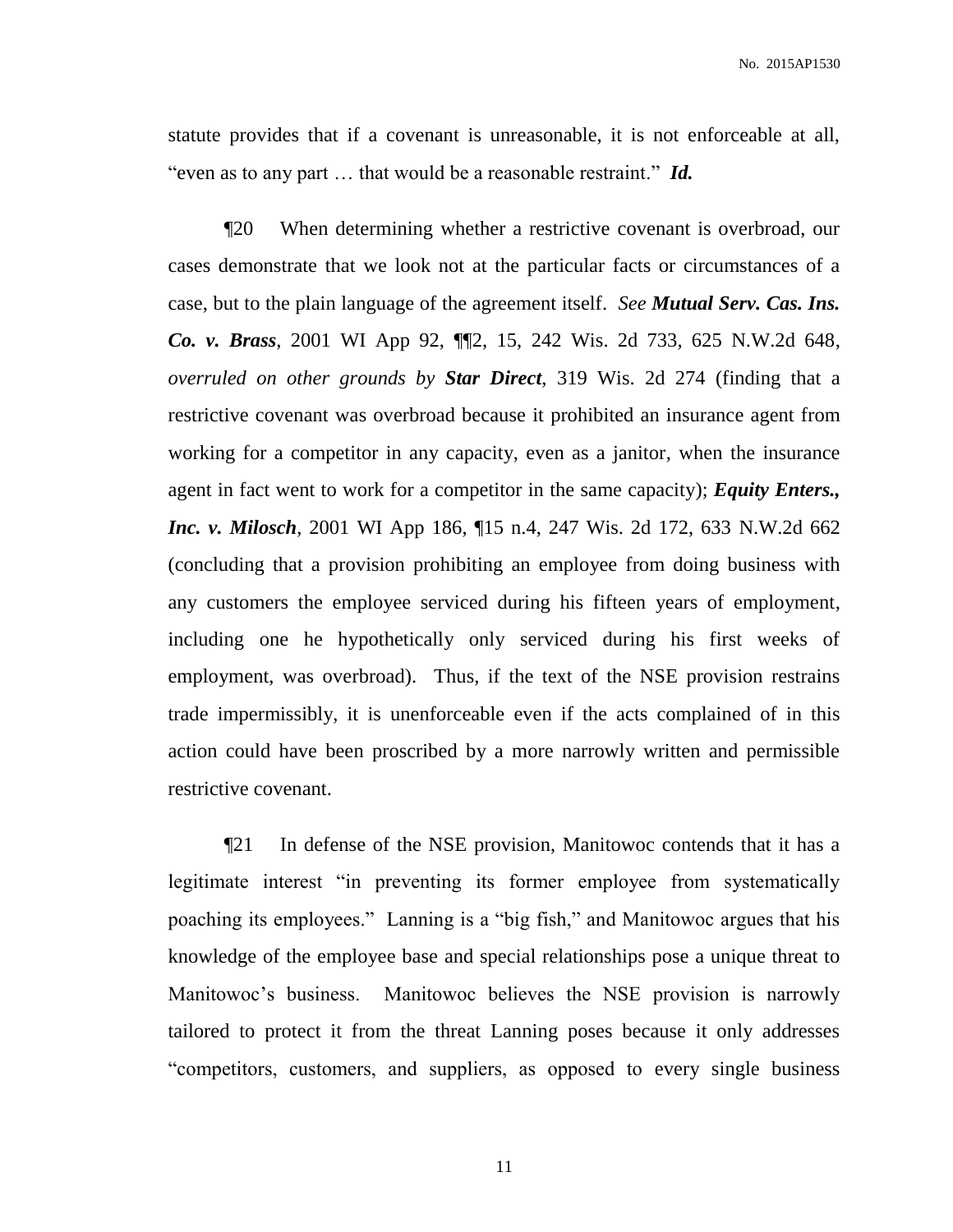enterprise or activity," leaving Lanning otherwise free to compete against Manitowoc.

¶22 The problem is that the actual terms of the restraint are far broader than Manitowoc would like to admit. The NSE provision covers a wide swath of activity. It prohibits direct or indirect solicitation, inducement, or encouragement of any Manitowoc employee to either work for a competitor, supplier, or customer of Manitowoc, or to terminate his or her own employment. It takes no lively imagination to see that this restricts an incredible breadth of competitive and noncompetitive activity.

¶23 Among its evident applications, the clause applies to Lanning's solicitation, inducement, or encouragement of "any employee"—a high-profile and skilled colleague to be sure, but also an entry-level factory worker, a salesperson working in the food service division (in which Lanning never worked), and yes, even a part-time janitor at the Pennsylvania production facility. This restriction applies even if Lanning knows the employee exclusively through church or his local bowling league or his nephew's baseball team. The restriction applies even if Lanning has never met, heard of, or interacted with the employee. These are not strained hypotheticals; they are the plain application of the words of the provision itself.

¶24 The NSE provision also extends to contacts that seem loosely connected, if at all, to Manitowoc's competitive interests. It restricts Lanning from encouraging a Manitowoc friend to take a job with a noncompetitive employer simply because that employer happens to be a Manitowoc customer. This provision would seemingly prohibit Lanning from serving as a job reference for a former colleague who applies to work for a competitor, supplier, or customer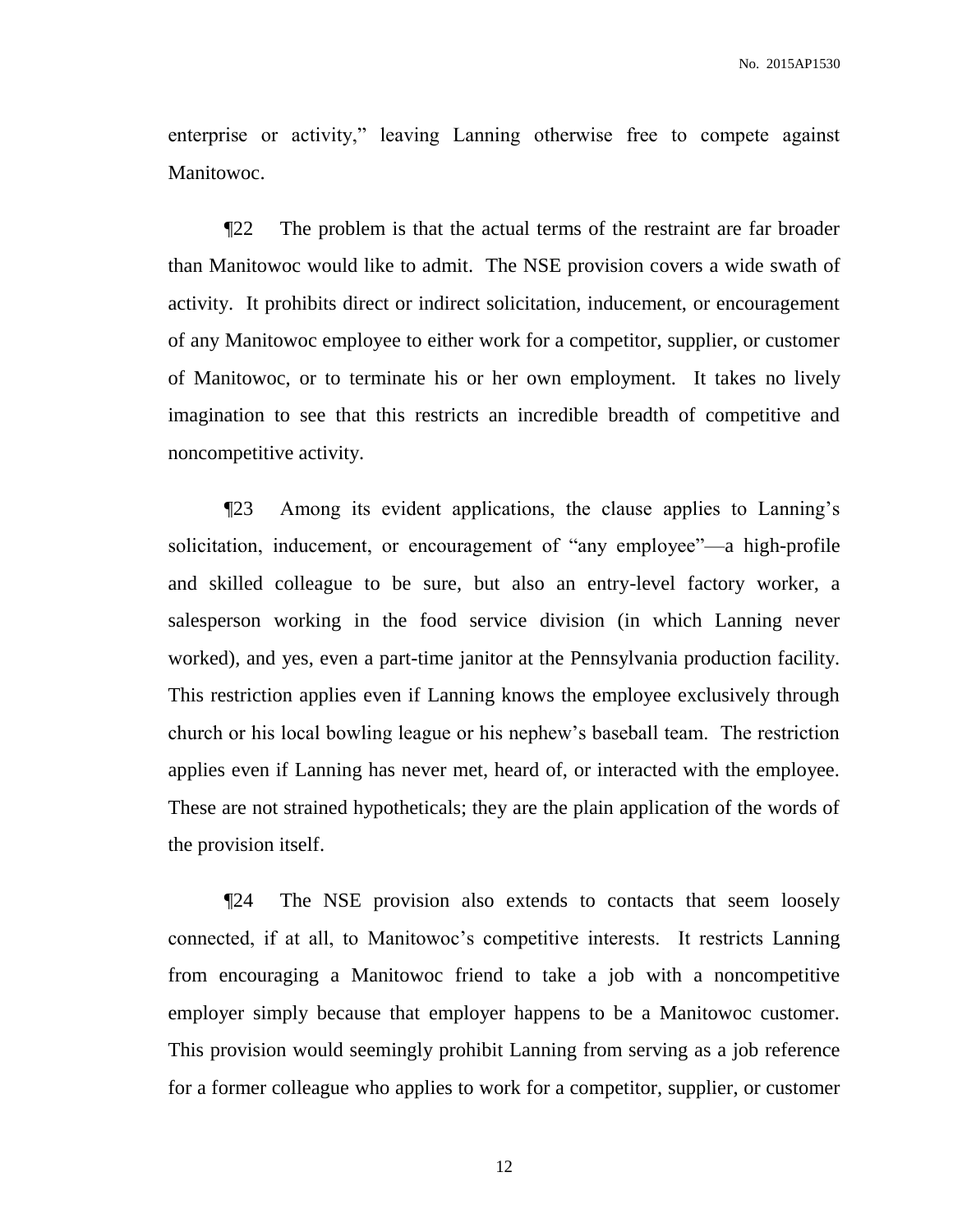of Manitowoc, or maybe who seeks to change industries altogether. The restriction even prohibits Lanning from encouraging a former colleague and friend to retire ("terminate their employment with Manitowoc") to spend more time with his family.

¶25 Courts have found similar restrictions unenforceable. In *Brass*, the employee was an insurance agent and signed an agreement purporting to prohibit him from working for a particular competing agency in any capacity for a period of three years. *Brass*, 242 Wis. 2d 733, ¶¶2, 8. We concluded that the provision was overbroad because it prevented the employee from working for the competing agency in any position—even a janitor. *Id.*, ¶15. We held that the provision cut too broad and was far more restrictive than necessary to protect the employer. *Id.*

¶26 Similarly, in *Star Direct*, our supreme court invalidated a provision preventing an employee from working for another business that did not compete with the employer. *Star Direct*, 319 Wis. 2d 274, ¶58. The provision prevented the employee from engaging in any business "substantially similar to" the employer's. *Id.*, **[53.** The court noted that this provision prevented the employee from working for a substantially similar business that was nevertheless not in competition with the employer. *Id.*, ¶55. It reasoned that "[w]hile having [the employee] engage in a non-competitive substantially similar business might plausibly have some de minimus or insubstantial affects on Star Direct, the interests do not rise to the level of being reasonably necessary for its protection." *Id.*, ¶56.

¶27 Under WIS. STAT. § 103.465, Manitowoc has the burden to prove that the NSE provision is necessary for its protection, pointing to "a protectable interest justifying the restriction." *Star Direct*, 319 Wis. 2d 274, ¶20. Restraining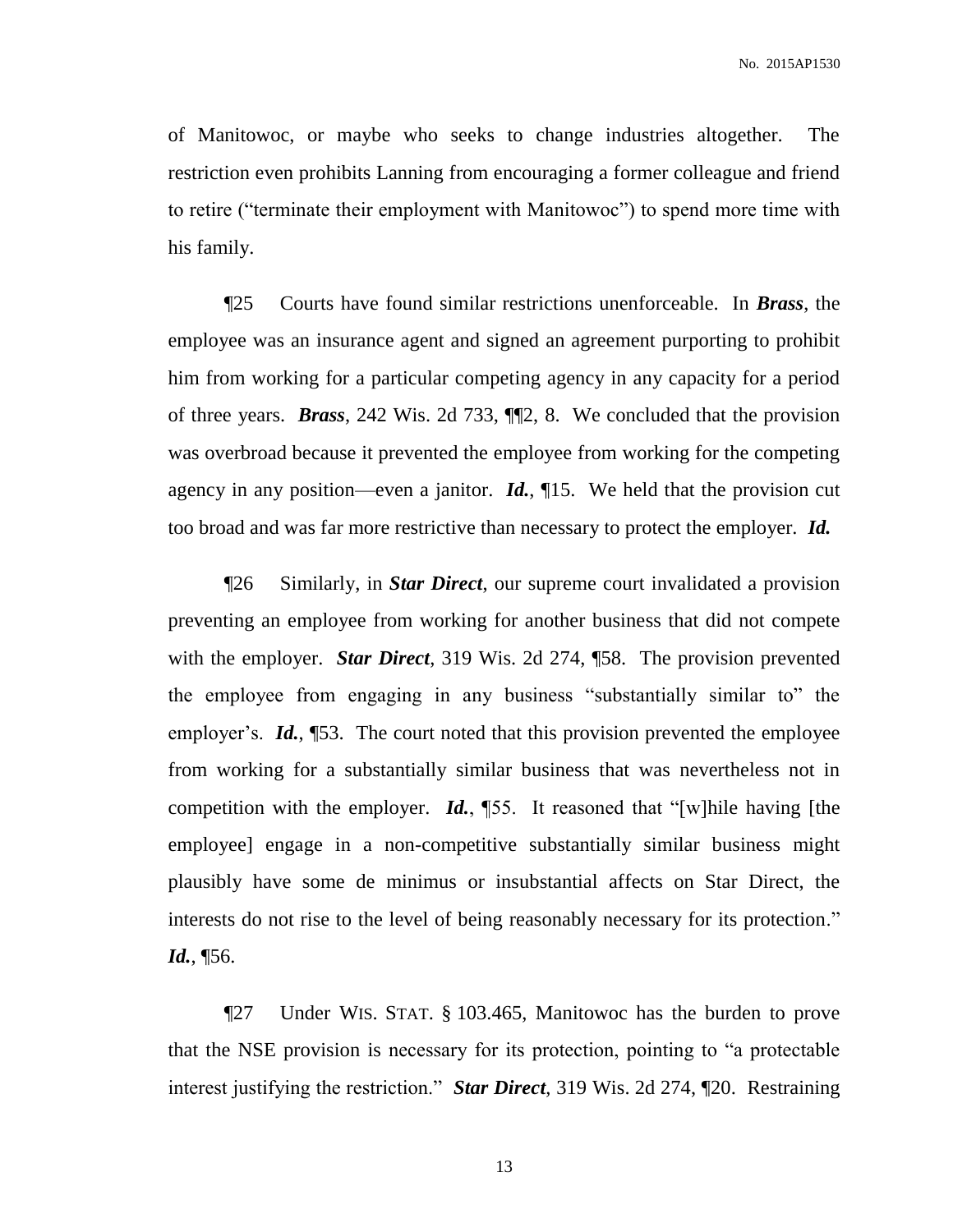"ordinary competition of the type a stranger could give" is not a protectable interest. *Lakeside Oil Co. v. Slutsky*, 8 Wis. 2d 157, 163, 98 N.W.2d 415 (1959). Rather, there must be some special facts and circumstances rendering the covenant reasonably necessary for the employer's protection. *Id.*

¶28 Manitowoc's stated interest—protecting itself from Lanning's specialized knowledge of its talent base and his relationships with employees does not justify the broad ban on the solicitation, inducement, or encouragement of any employee. Manitowoc is a large company with two divisions. Lanning worked in the crane division; his expertise and connections would not extend to all of Manitowoc's employees. With respect to at least some of Manitowoc's employees, Lanning posed no greater threat to Manitowoc than any other competitor or employer.

¶29 To meet its burden, Manitowoc would also need to show that the provision serves some legitimate and unique competitive interest by prohibiting the encouragement, solicitation, or inducement of any employee to accept employment not only with competitors, but also customers or suppliers. Starbucks, for example, is one of its customers. Lanning's nonsolicitation provision would be violated if he encouraged a young former colleague to leave Manitowoc and work part time as a barrista at Starbucks to pursue graduate studies. Manitowoc must show how such a provision is reasonably necessary for its protection. Focusing instead on Lanning's actions, Manitowoc mounts no defense to the propriety of these plain applications of the NSE provision.

¶30 Like the provisions struck down in *Brass* and *Star Direct*, Manitowoc has offered no reason why it needs protection from the solicitation of employees to work for businesses that do not compete with it or in positions that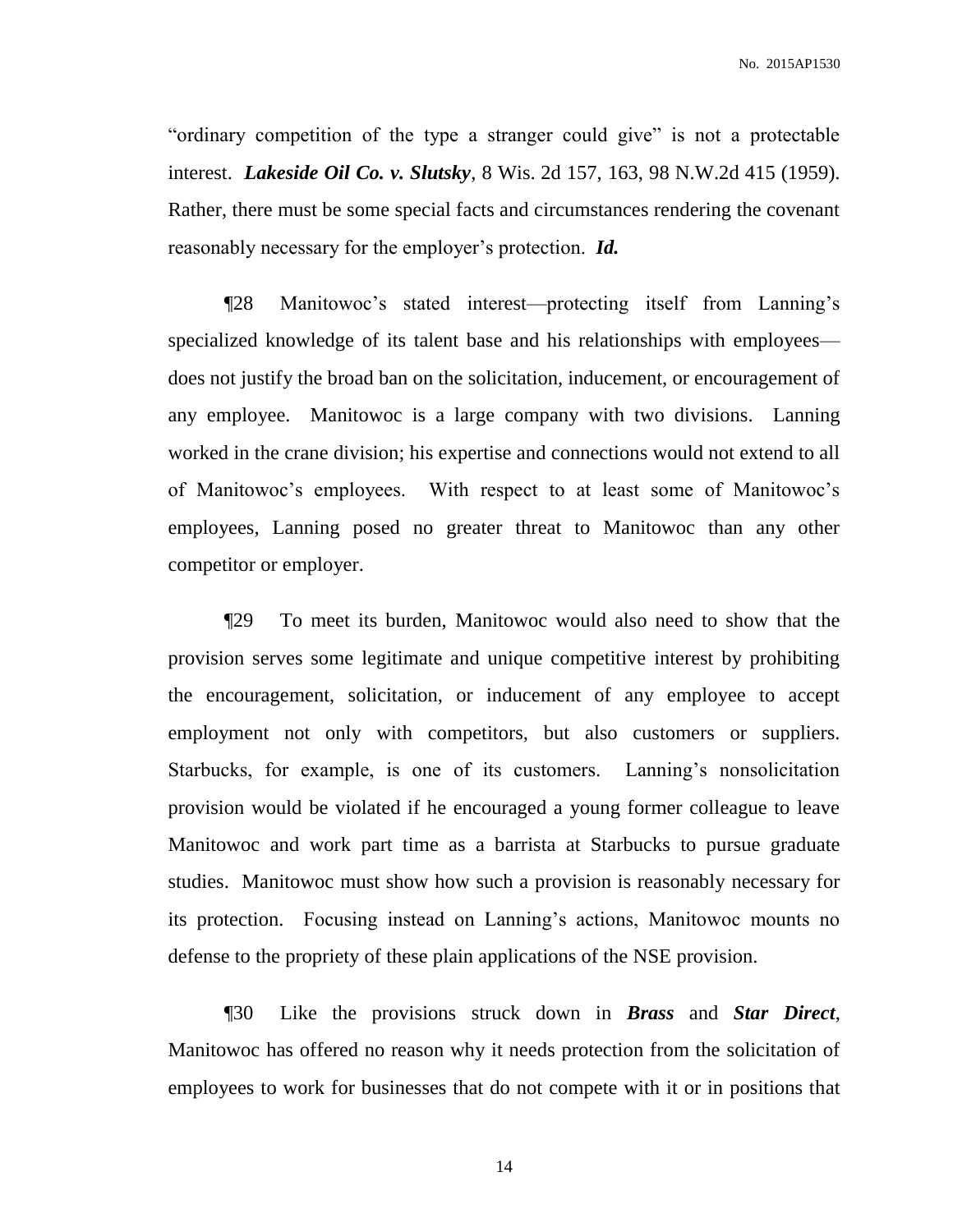do not pose a unique competitive risk. In short, Manitowoc has drafted a provision that requires it to prove that it has a protectable interest in preventing Lanning from encouraging *any* employee to leave Manitowoc for *any* reason, or to take *any* job with *any* competitor, supplier, or customer. Manitowoc has not met its burden. Because the NSE provision is not justified by a protectable interest, we need not analyze the remaining factors necessary to uphold a restrictive covenant.<sup>9</sup> Accordingly, the NSE provision is contrary to WIS. STAT. § 103.465 and unenforceable.

## **III. Conclusion**

¶31 Although Manitowoc articulates legitimate, even protectable, concerns, the provision it drafted is far too sweeping to withstand the close scrutiny we give such restrictive covenants. The NSE provision is unenforceable and the circuit court erred by denying Lanning's motion for summary judgment and granting Manitowoc's. We therefore reverse the judgment of the circuit court and its award of attorneys' fees and costs, and we remand the case for the circuit court to enter summary judgment in favor of Lanning.

*Star Direct*, 319 Wis. 2d 274, ¶20.

 $9\text{ As discussed in }$  13, supra, a restrictive covenant must:

<sup>(1)</sup> be necessary for the protection of the employer, that is, the employer must have a protectable interest justifying the restriction imposed on the activity of the employee; (2) provide a reasonable time limit; (3) provide a reasonable territorial limit; (4) not be harsh or oppressive as to the employee; and (5) not be contrary to public policy.